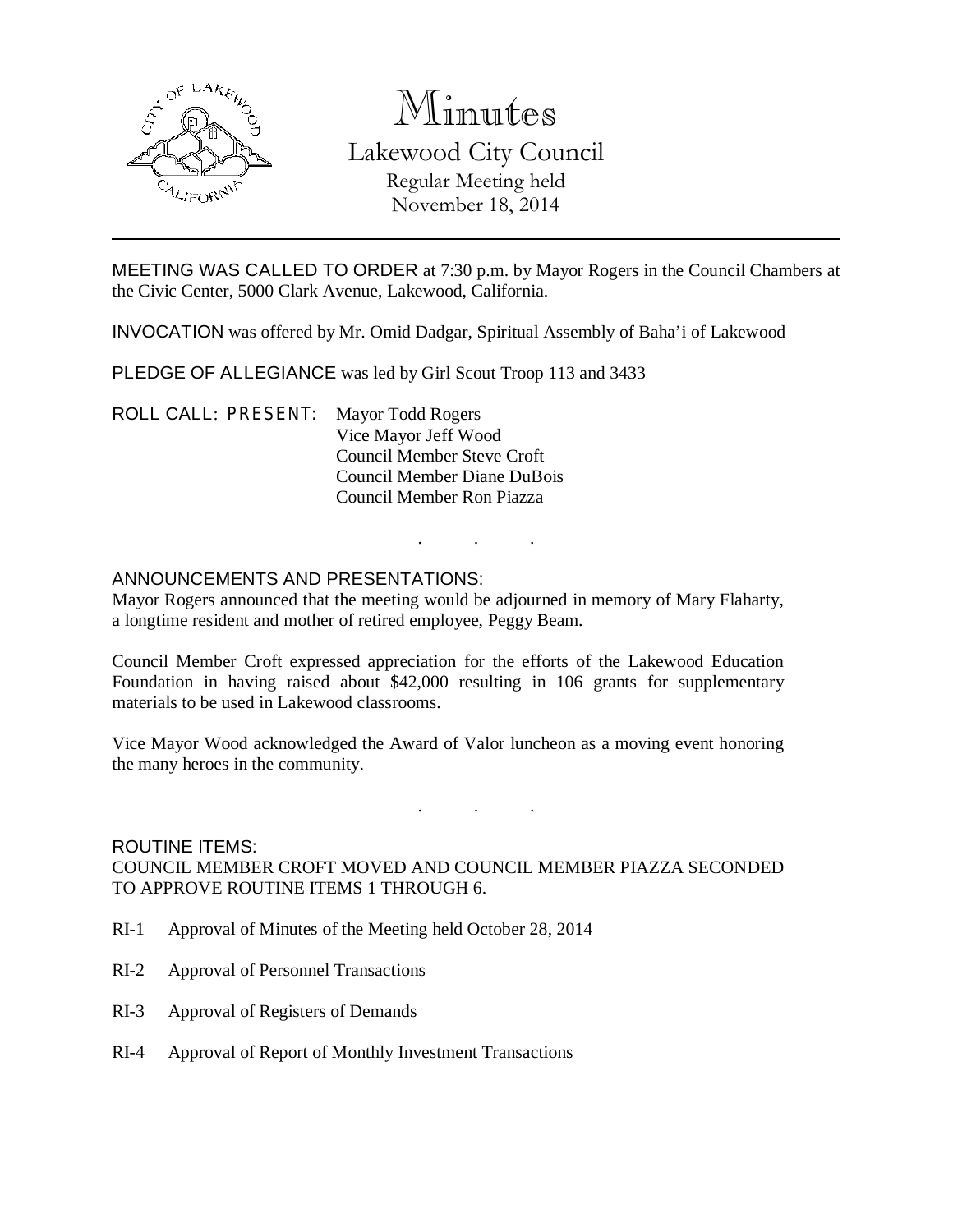City Council Minutes November 18, 2014 Page 2

#### ROUTINE ITEMS: Continued

- RI-5 RESOLUTION NO. 2014-62; A RESOLUTION OF THE CITY COUNCIL OF THE CITY OF LAKEWOOD RESCINDING RESOLUTIONS ESTABLISHING DISABLED PERSON DESIGNATED PARKING WITHIN THE CITY OF LAKEWOOD
- RI-6 Renewal of Maintenance Contract for Advanced Surveillance and Protection (ASAP) Project

UPON ROLL CALL VOTE, THE MOTION WAS APPROVED:

AYES: COUNCIL MEMBERS: Croft, DuBois, Wood, Piazza and Rogers NAYS: COUNCIL MEMBERS: None

# 1.1 • AWARD OF BID FOR PURCHASING BID 05-14, 2015 CHEVROLET SILVERADO WITH UTILITY BED

. . .

Administrative Services Director Diane Perkin displayed slides and gave a presentation based on the report in the agenda. She stated that three sealed bids had been received for the replacement of four utility trucks for use by the Water Resources Department. It was recommended that the City Council hold a public hearing and authorize the purchase of four utility trucks from George Chevrolet in the amount of \$133,194.00.

Mayor Rogers opened the public hearing at 7:43 p.m. and called for anyone in the audience wishing to address the City Council on this matter. There was no response.

VICE MAYOR WOOD MOVED AND COUNCIL MEMBER DUBOIS SECONDED TO CLOSE THE PUBLIC HEARING AND APPROVE STAFF'S RECOMMENDATION. UPON ROLL CALL VOTE, THE MOTION WAS APPROVED:

AYES: COUNCIL MEMBERS: Croft, DuBois, Wood, Piazza and Rogers NAYS: COUNCIL MEMBERS: None

# 2.1 • RESOLUTION NO. 2014-63; APPOINTMENT TO THE PLANNING AND ENVIRONMENT COMMISSION

. . .

Council Member DuBois stated that she was pleased to nominate Linda Manis to the fill the vacancy on the Planning and Environment Commission.

RESOLUTION NO. 2014-63; A RESOLUTION OF THE CITY COUNCIL OF THE CITY OF LAKEWOOD APPOINTING LINDA MANIS TO THE PLANNING AND ENVIRONMENT COMMISSION REPLACING RONALD WADE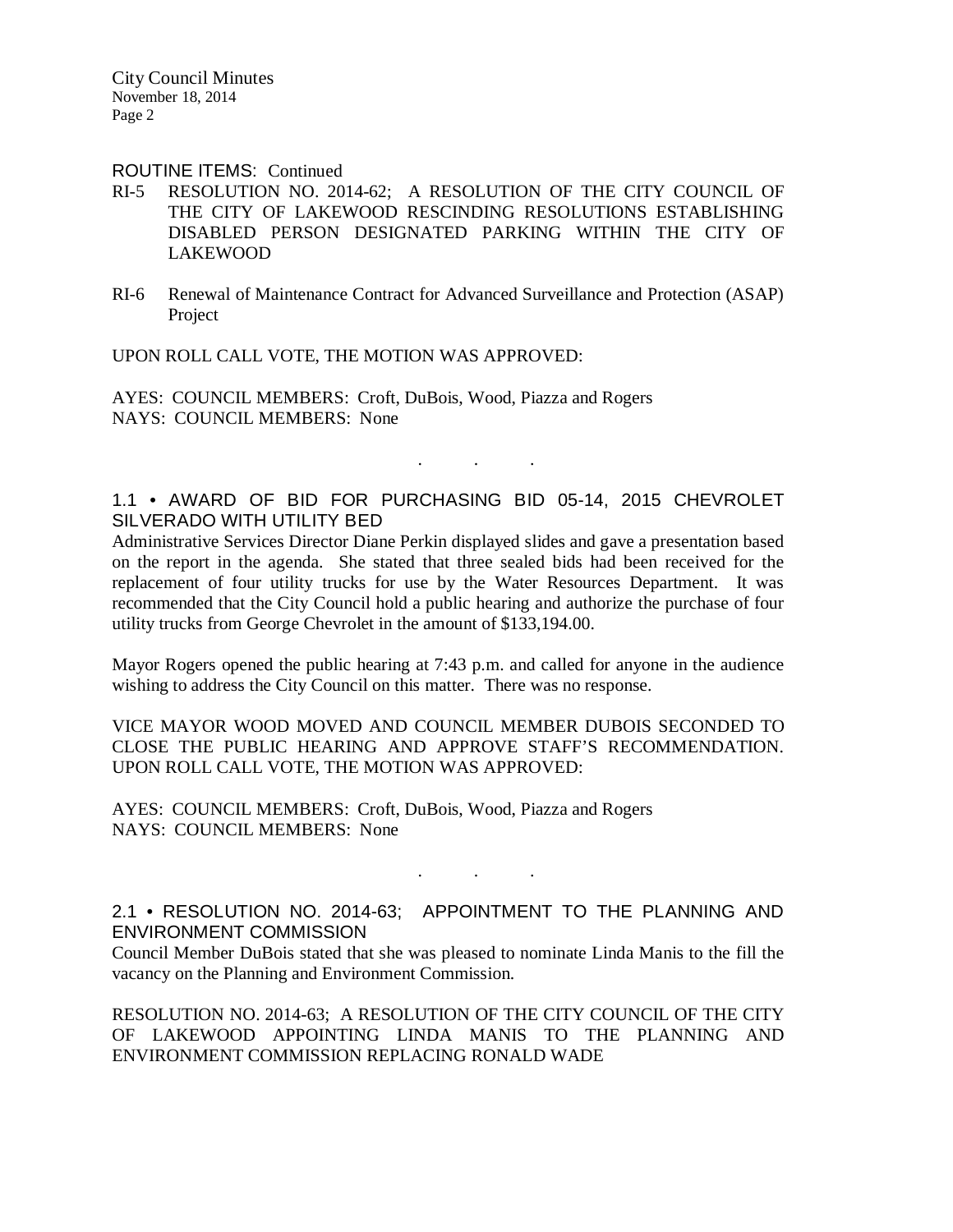City Council Minutes November 18, 2014 Page 3

2.1 • RESOLUTION NO. 2014-63; APPOINTMENT TO THE PLANNING AND ENVIRONMENT COMMISSION - Continued COUNCIL MEMBER DUBOIS MOVED AND VICE MAYOR WOOD SECONDED TO ADOPT RESOLUTION NO. 2014-63. UPON ROLL CALL VOTE, THE MOTION WAS APPROVED:

AYES: COUNCIL MEMBERS: Croft, DuBois, Wood, Piazza and Rogers NAYS: COUNCIL MEMBERS: None

2.2 • ORDINANCE NO. 2014-8; AMENDING THE LAKEWOOD MUNICIPAL CODE PERTAINING TO DENSITY BONUSES

. . .

City Attorney Steve Skolnik advised that the proposed ordinance had been introduced and a public hearing held at the City Council meeting on October 28, 2014, and was presented for second reading and adoption at this time.

ORDINANCE NO. 2014-8; AN ORDINANCE OF THE CITY COUNCIL OF THE CITY OF LAKEWOOD AMENDING THE LAKEWOOD MUNICIPAL CODE PERTAINING TO DENSITY BONUSES IN THE M-F-R (MULTI-FAMILY RESIDENTIAL) ZONE was read by title by the Acting City Clerk.

UPON ROLL CALL VOTE, THE MOTION WAS APPROVED:

AYES: COUNCIL MEMBERS: Croft, DuBois, Wood, Piazza and Rogers NAYS: COUNCIL MEMBERS: None

2.3 • ADOPTING BY REFERENCE THE 2014 LA COUNTY BUILDING, MECHANICAL, ELECTRICAL, GREEN BUILDING AND RESIDENTIAL CODES Sonia Southwell, Director of Community Development, made a presentation based on the memo in the agenda and reported that recent amendments had been made to the Los Angeles County building codes to make them consistent with the International Building Code. The adoption of the 2014 L.A. County building codes would carry out the goals, objectives, and policies of the General Plan, which promote high quality design and construction for developments. Staff recommended that the City Council adopt the proposed resolution setting a public hearing on the adoption of the 2014 Los Angeles County Building, Mechanical, Plumbing, Electrical, Green Building, and Residential codes.

. . .

Responding to Council Member Piazza's inquiry, Ms. Southwell explained that depending on the changes being made and where an applicant was in the permit process would determine the code which would be in effect.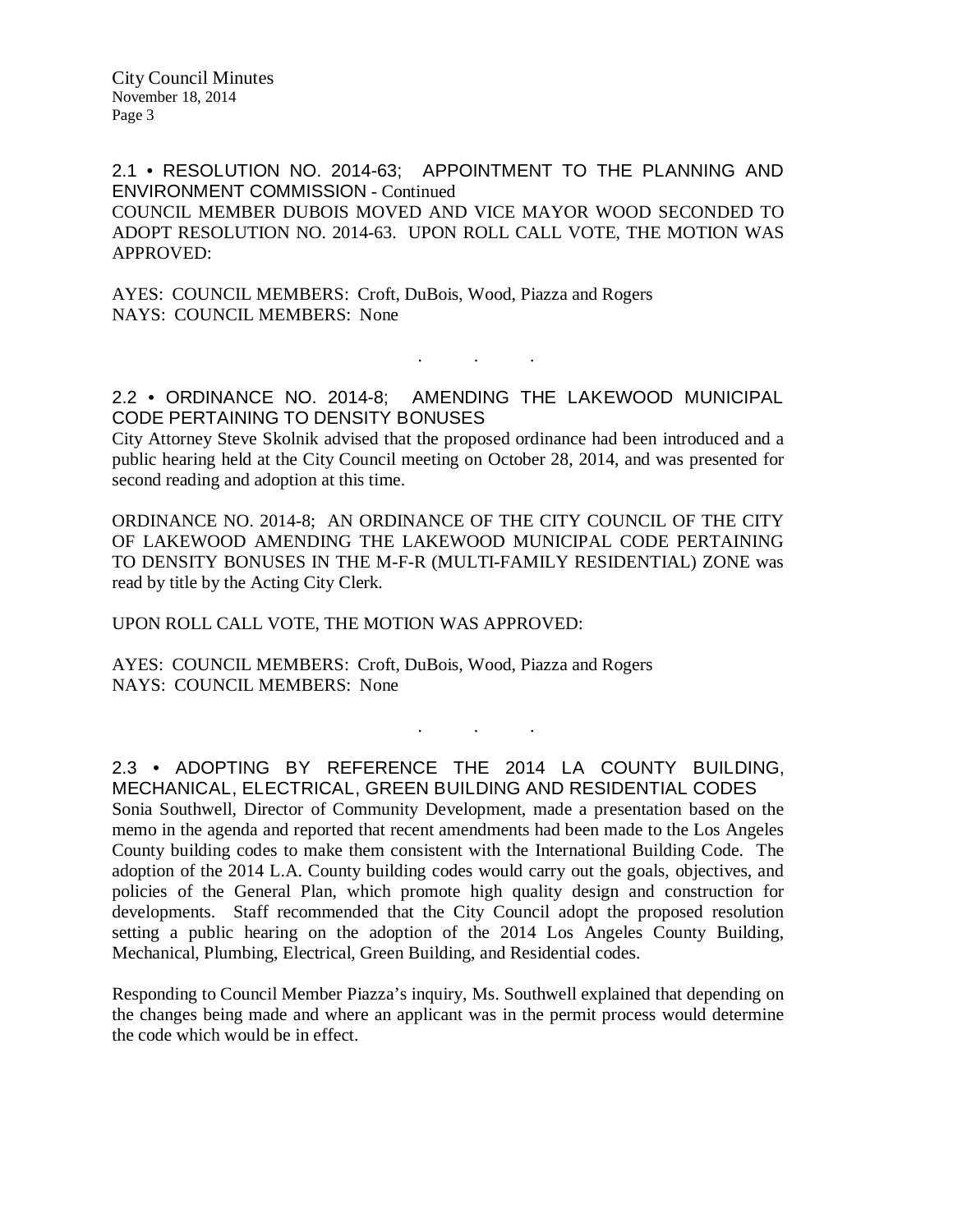2.3 • ADOPTING BY REFERENCE THE 2014 LA COUNTY BUILDING, MECHANICAL, ELECTRICAL, GREEN BUILDING AND RESIDENTIAL CODES - **Continued** 

RESOLUTION NO. 2014-64; A RESOLUTION OF THE CITY COUNCIL OF THE CITY OF LAKEWOOD DECLARATING ITS INTENTION TO AMEND THE LAKEWOOD MUNICIPAL CODE BY ADOPTING THE LOS ANGELES COUNTY 2014 BUILDING CODE, PLUMBING CODE, MECHANICAL CODE, ELECTRICAL CODE, GREEN BUILDING CODE AND RESIDENTIAL CODE AND DECLARING ITS INTENTION TO ADOPT ORDINANCE NO. 2014-9 ENTITLED "AN ORDINANCE OF THE CITY COUNCIL OF THE CITY OF LAKEWOOD ADOPTING BY REFERENCE, PURSUANT TO GOVERNMENT CODE SECTIONS 50022.2 and 50022.9, THE 2013 CALIFORNIA BUILDING CODE (TITLE 26 LOS ANGELES COUNTY BUILDING CODE), THE 2013 CALIFORNIA ELECTRICAL CODE (TITLE 27 LOS ANGELES COUNTY ELECTRICAL CODE), THE 2013 CALIFORNIA PLUMBING CODE (TITLE 28 LOS ANGELES COUNTY PLUMBING CODE), THE 2013 CALIFORNIA MECHANICAL CODE (TITLE 29 LOS ANGELES COUNTY MECHANICAL CODE), THE 2013 CALIFORNIA RESIDENTIAL CODE (TITLE 30 LOS ANGELES COUNTY RESIDENTIAL CODE), THE 2013 CALIFORNIA GREEN BUILDING STANDARDS CODE (TITLE 31 LOS ANGELES COUNTY GREEN BUILDING STANDARDS CODE) AND ADOPTING LOCAL AMENDMENTS THERETO" AND SCHEDULING A HEARING THEREON BEFORE THE CITY COUNCIL IN THE COUNCIL CHAMBERS AT 5000 CLARK AVENUE, LAKEWOOD, CALIFORNIA, AT 7:30 P.M. ON TUESDAY, DECEMBER 9, 2014

ORDINANCE NO. 2014-9; AN ORDINANCE OF THE CITY COUNCIL OF THE CITY OF LAKEWOOD ADOPTING BY REFERENCE, PURSUANT TO GOVERNMENT CODE SECTIONS 50022.2 AND 50022.9, THE 2013 CALIFORNIA BUILDING CODE (TITLE 26 LOS ANGELES COUNTY BUILDING CODE), THE 2013 CALIFORNIA ELECTRICAL CODE (TITLE 27 LOS ANGELES COUNTY ELECTRICAL CODE), THE 2013 CALIFORNIA PLUMBING CODE (TITLE 28 LOS ANGELES COUNTY PLUMBING CODE), THE 2013 CALIFORNIA MECHANICAL CODE (TITLE 29 LOS ANGELES COUNTY MECHANICAL CODE), THE 2013 CALIFORNIA RESIDENTIAL CODE (TITLE 30 LOS ANGELES COUNTY RESIDENTIAL CODE), THE 2013 CALIFORNIA GREEN BUILDING STANDARDS CODE (TITLE 31 LOS ANGELES COUNTY GREEN BUILDING STANDARDS CODE) AND ADOPTING LOCAL AMENDMENTS THERETO

COUNCIL MEMBER DUBOIS MOVED AND VICE MAYOR WOOD SECONDED TO APPROVE STAFF'S RECOMMENDATION. UPON ROLL CALL VOTE, THE MOTION WAS APPROVED:

AYES: COUNCIL MEMBERS: Croft, DuBois, Wood, Piazza and Rogers NAYS: COUNCIL MEMBERS: None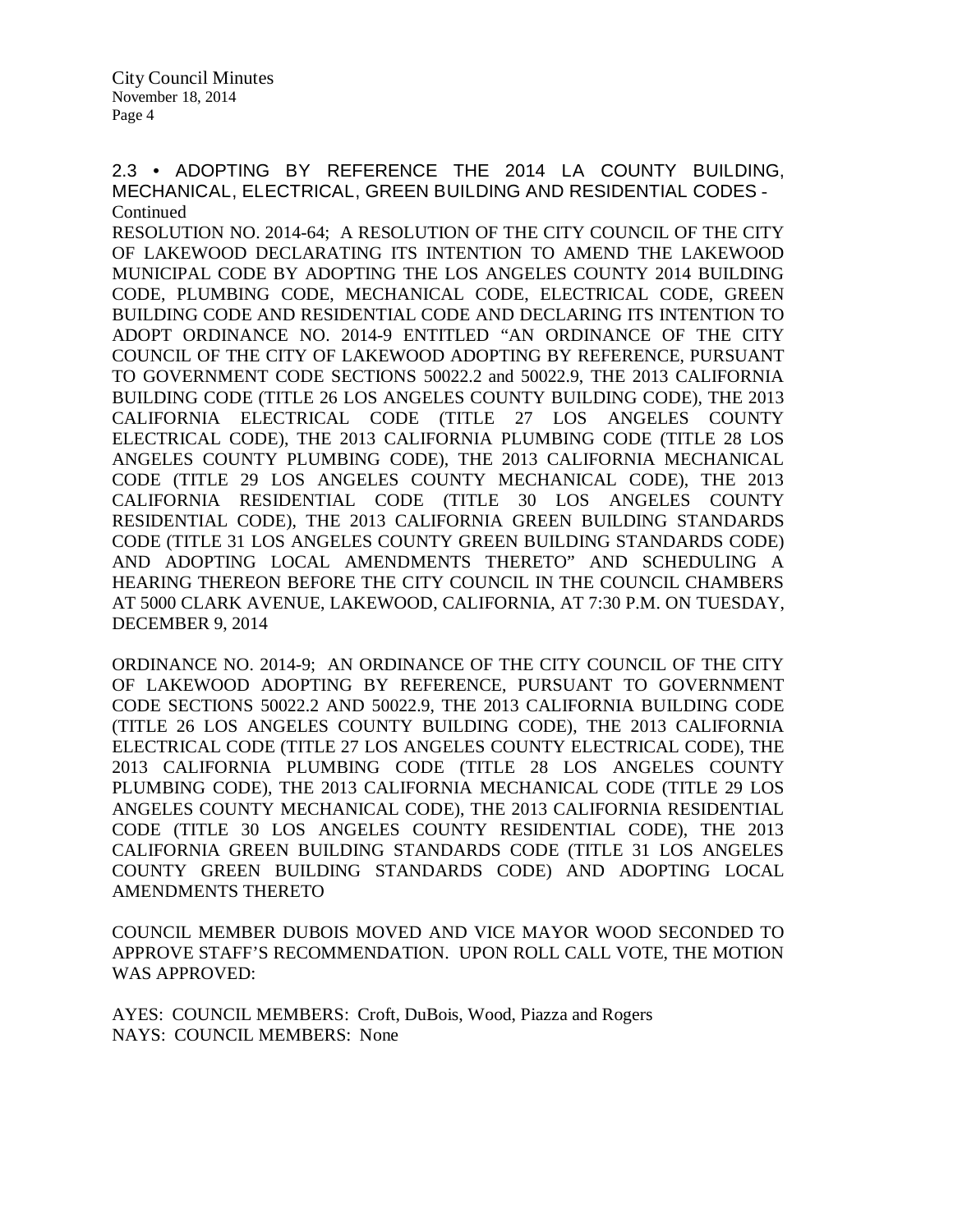2.3 • ADOPTING BY REFERENCE THE 2014 LA COUNTY BUILDING, MECHANICAL, ELECTRICAL, GREEN BUILDING AND RESIDENTIAL CODES - Continued BASED UPON THE CITY ATTORNEY'S CLARIFICATION DURING CONSIDERATION OF ITEM 2.4, MAYOR ROGERS MOVED AND COUNCIL MEMBER CROFT SECONDED TO AMEND AND INCLUDE IN THE ORIGINAL MOTION TO INTRODUCE ORDINANCE NO. 2014-9 AND ADOPT RESOLUTION NO. 2014-64. UPON ROLL CALL VOTE, THE MOTION WAS APPROVED:

AYES: COUNCIL MEMBERS: Croft, DuBois, Wood, Piazza and Rogers NAYS: COUNCIL MEMBERS: None

# 2.4 • ADOPTING BY REFERENCE THE 2014 LA COUNTY FIRE CODE

The Community Development Director made a presentation based on the memo in the agenda and explained that the 2014 L.A. County Fire Code served as the fire prevention code for the City. She concluded by stating that it was the recommendation of staff that the City Council introduce the proposed ordinance and resolution to adopt the 2014 Fire Code by reference.

. . .

L.A. County Assistant Fire Chief Chris Jackson introduced Joseph Benton, Fire Inspector assigned to Lakewood, who provided an overview of the fire code changes such as traffic calming devices on private streets requiring fire official approval; access and spacing requirements for solar systems, roof gardens and landscaped roofs, and adding a prohibition on floating luminaries due to ignition concerns.

Inspector Benton verified for Council Member DuBois and Vice Mayor Wood that the revision regarding temporary haunted houses applied to commercial uses and not to residential structures.

The City Attorney explained the process was to introduce the proposed ordinance and adopt the proposed resolution to set the public hearing on the ordinance.

RESOLUTION NO. 2014-65; A RESOLUTION OF THE CITY COUNCIL OF THE CITY OF LAKEWOOD DECLARING ITS INTENT TO ADOPT BY REFERENCE THE 2014 FIRE CODE OF THE CONSOLIDATED FIRE DISTRICT OF LOS ANGELES COUNTY, AS SET FORTH IN TITLE 32 OF THE LOS ANGELES COUNTY CODE, RATIFYING THE MORE RESTRICTIVE BUILDING STANDARDS CONTAINED IN THAT CODE, AND AMENDING SECTION 3101 OF THE LAKEWOOD MUNICIPAL CODE, AND SETTING HEARING THEREON BEFORE THE CITY COUNCIL AT 7:30 P.M. ON TUESDAY, DECEMBER 9, 2014, IN THE CITY COUNCIL CHAMBERS, 5000 CLARK AVENUE, LAKEWOOD, CALIFORNIA